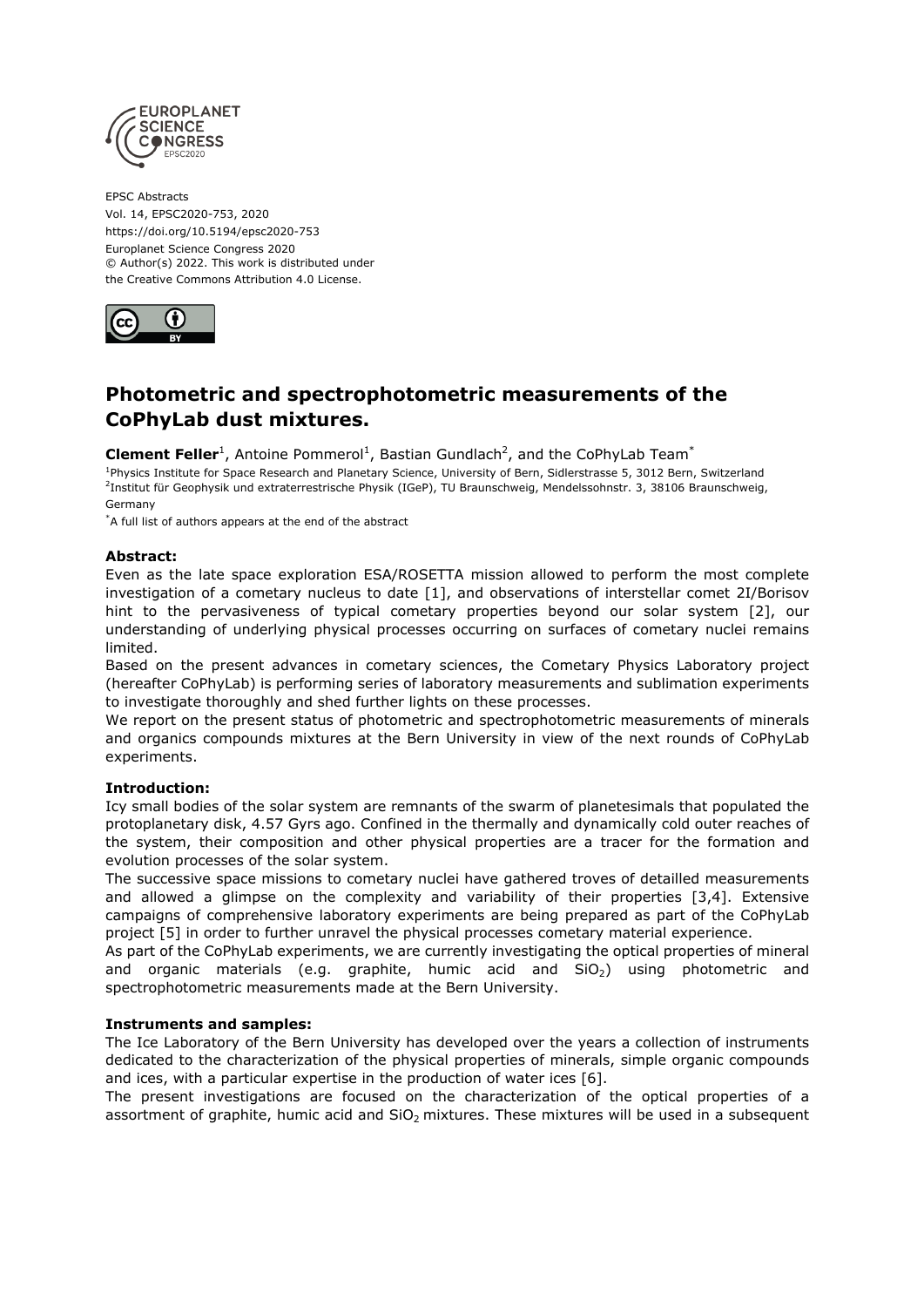time in sublimation experiments, as the "dust"-part of an analogue to the observed physical properties of the cometary surface materials [7]. The photometric and spectrophotometric measurements of these investigations are made with the PHIRE-2 goniometer and the MoHIS spectro-imager.

The PHIRE-2 acquires the bidirectional reflectance (hereafter BRDF) of samples across the whole hemisphere [8]. A monochromatic 250 W halogen lamp and 6 broadband filters are used to provide illumination in the visible and near-infrared domain (430-1070 nm). Light is then conveyed through an optical fibre up to the incidence arm of the goniometer, at the end of which a set of mirror, iris and lens focus the beam on the sample. The light reflected by the illuminated surface is integrated by a 1-pixel silicium detector affixed at the end of the emergence arm. The emergence arm can be equipped either with a beam-splitter setup or a 45° slanted mirror, thus allowing to investigate the sample's phase function between  $10^{-3}$ <sup>o</sup> and 5<sup>o</sup> and from 4<sup>o</sup> to 180<sup>o</sup> of phase angle. As the sample is installed on a rotating holder, it is thus possible to measure its BRDF across the whole hemisphere.

The MoHIS spectro-imager allows to map the spectral reflectance across samples' surfaces from 300 nm to 2500 nm, using a visible camera (a 1392x1040 pixels CCD detector, with an average image scale of 0.46 mrad.pxl<sup>-1</sup>) and an infrared camera (a 320x256 pixels MCT detector, with an average image scale of 2.25 mrad.px $I^{-1}$ ). Another halogen lamp and a gratings monochromator coupled to a 5 mm-diameter fibre bundle provide illumination of the samples' surfaces with adjustable wavelength bandpasses (as narrow as 5 nm).

The samples investigated are mixtures of synthetic graphite (CAS: 7782-42-5), humic acid (CAS: 1415-93-6) and  $SiO<sub>2</sub>$  (CAS:14808-60-7). The current CoPhyLab investigations are performed on a set of 10 mixtures with respective mass fractions of : 33%; (40%, 30%, 30%); (60%, 20%, 20%) and (80%, 10%, 10%), not including measurements performed on each unmixed component. Further considerations on these mixtures shall be discussed by [9].

## **Data modelling:**

Once acquired, the complete dataset of BRDFs of pure components and mixtures shall be modelled using the semi-empirical Hapke photometric model [10].

This modelling is done using both an elementary implementation of the Hapke model, as well as an implementation including a surface roughness correction [11], a porosity correction [12], and additional modifications discussed in [13,14]. This later implementation of the model was used previously to model the BRDF of comet 67P/ Churyumov-Gerasimenko [15].

#### **Perspectives:**

The CoPhyLab project is presently investigating the properties of minerals and organics mixtures to produce an material matching measured physical properties of cometary nuclei' surfaces, in view of upcoming sublimation experiments with the CoPhyLab sublimation chamber.

The measurements of the bidirectional reflectance and reflectance spectra of these mixtures are ongoing and the results of these investigations will be presented.

#### **References:**

- [1] Taylor et al., 2017, PTRSA, 375, 2097, DOI: 10.1098/rsta.2016.0262
- [2] Bolin et al., 2020, AJ, 160, 1, DOI: 10.3847/1538-3881/ab9305
- [3] A'Hearn, 2011, ARAA, 49, 281 DOI: 10.1146/annurev-astro-081710-1025
- [4] Rubin et al., 2019, MNRAS, 489, 1, DOI: 10.1093/mnras/stz2086
- [5] Kreuzig et al., In prep, The CoPhyLab Comet Simulation Chamber
- [6] Pommerol et al., 2019, SSRv, DOI: 10.1007/s11214-019-0603-0
- [7] Gundlach et al., 2020, this EPSC
- [8] Pommerol et al., 2011, PSS, DOI: 10.1016/j.pss.2011.07.009
- [9] Lethuillier et al., 2020, this EPSC
- [10] Hapke, 1993, Cambridge University Press, 978-0-521-88349-8
- [11] Hapke, 1984, Icarus, 59, 41-59, DOI: 10.1016/0019-1035(84)90054-X
- [12] Hapke, 2008, Icarus, 195, 918-926, DOI: 10.1016/j.icarus.2008.01.003
- [13] Helfenstein et al., 2011, Icarus, 215, 83-100, DOI: 10.1016/j.icarus.2011.07.002